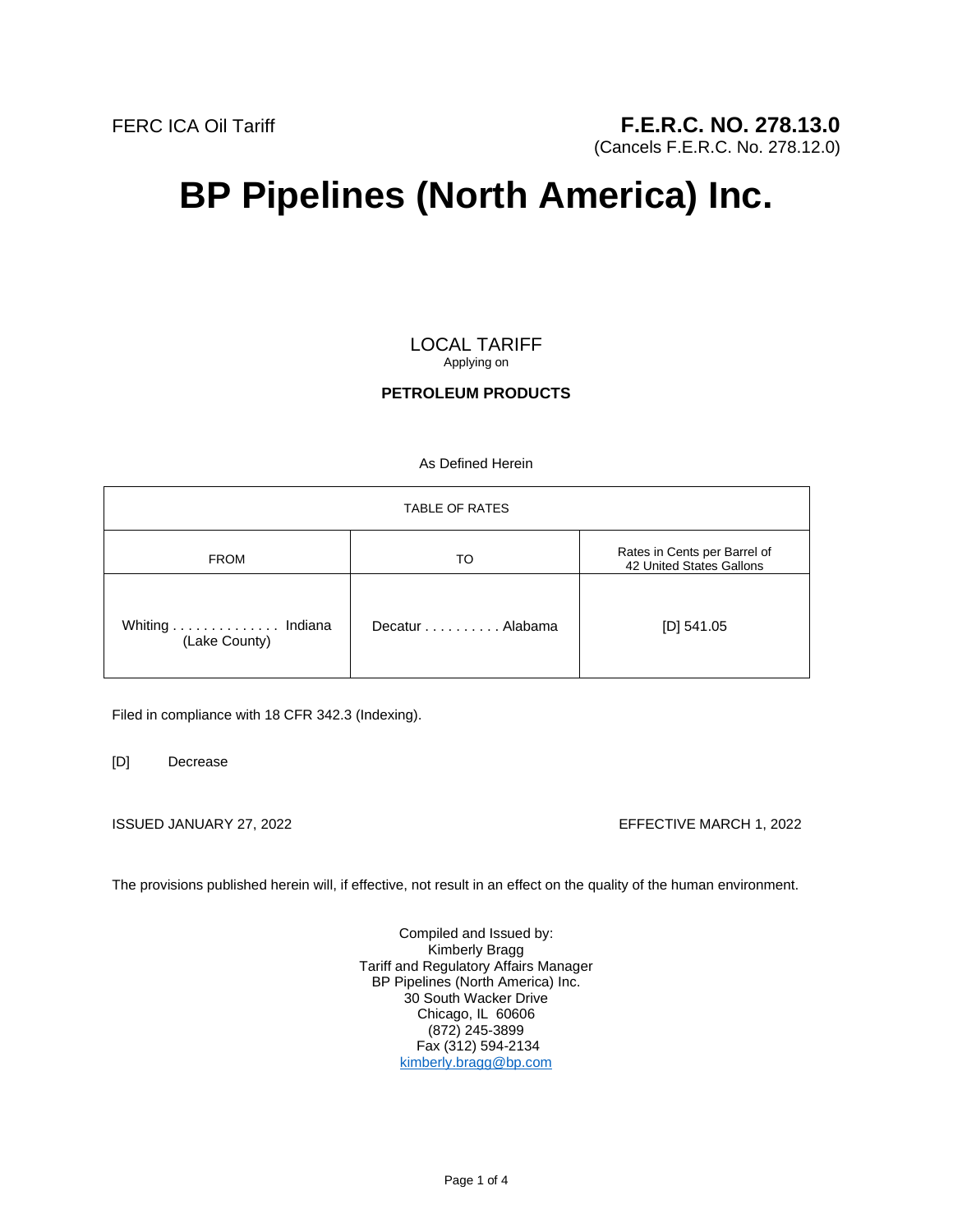# **RULES AND REGULATIONS**

Petroleum products will be transported through carrier's facilities only as provided in these rules and regulations.

# **ITEM NO. 5 ABBREVIATIONS AND DEFINITIONS**

As used in these rules and regulations, the following terms have the following meanings:

"Barrel" means forty-two United States gallons.

"Batch" means a quantity of petroleum products handled through Carrier's pipeline facilities as a unit.

"Carrier" means and refers to BP Pipelines (North America) Inc.

"Common Shipment" means commingled petroleum products of similar quality, and which meet the specifications provided for in Item No. 30 of this Tariff, that are in effect at the time Product is tendered.

"Consignee" means the party to whom a Shipper has ordered the delivery of petroleum products.

"F.E.R.C." means Federal Energy Regulatory Commission

"No." means number.

"Petroleum Products" means unleaded gasoline, kerosene, mixed aromatics, naphthas and petroleum oil distillates.

"Nomination" means an offer by a Shipper to the Carrier of a stated quantity of petroleum products for transportation from a specified origin or origins to a specified destination.

"Tender" means delivery of Petroleum Products to Carrier for Shipment.

#### **ITEM NO. 10 COMMODITY**

Under this tariff the Carrier is engaged in the transportation of petroleum products by pipe line and will not accept any other commodity for transportation. Petroleum products will be accepted for transportation only at such time as petroleum products of the same quality and specifications are currently being transported from receiving point to destination.

#### **ITEM NO. 15 NOMINATIONS**

(a) Petroleum products will be transported, only under a properly executed tender accepted by the Carrier from facilities connected to Carrier's system when a tariff covering the movement is lawfully in effect.

(b) Any Shipper desiring to nominate petroleum products for transportation shall make such nomination to the Carrier in writing on or before the 25th day of the month preceding the month during which the transportation under the nomination is to begin; except that if space is available for current movement, a Shipper may nominate petroleum products for transportation at a later date.

#### **ITEM NO. 25 QUANTITIES**

Petroleum products will be accepted from facilities to which the Carrier is connected in shipments of not less than 5,000 barrels of the same kind, quality, and characteristics from one point of origin for delivery at one destination unless operating conditions as determined solely by Carrier permit smaller batch sizes.

#### **ITEM NO. 30 QUALITY OF PETROLEUM PRODUCTS ACCEPTABLE**

(a) Carrier will accept for transportation only good marketable petroleum products of acceptable character readily susceptible of transportation through Carrier's existing facilities, and which will not materially affect the quality of other shipments being transported, or cause a disadvantage to any other Shipper. At Carrier's request, Shipper shall furnish Carrier with a certificate showing the detailed specifications of the petroleum products tendered for transportation.

(b) Subject to the foregoing, Carrier will, to the extent permitted by its existing facilities, endeavor to segregate such petroleum products during transportation and to make delivery of substantially the same petroleum products at destination; provided that Carrier may require Shipper to make such petroleum products available to Carrier in such quantities and at such specified times as may be necessary to permit such segregated movements via its existing facilities.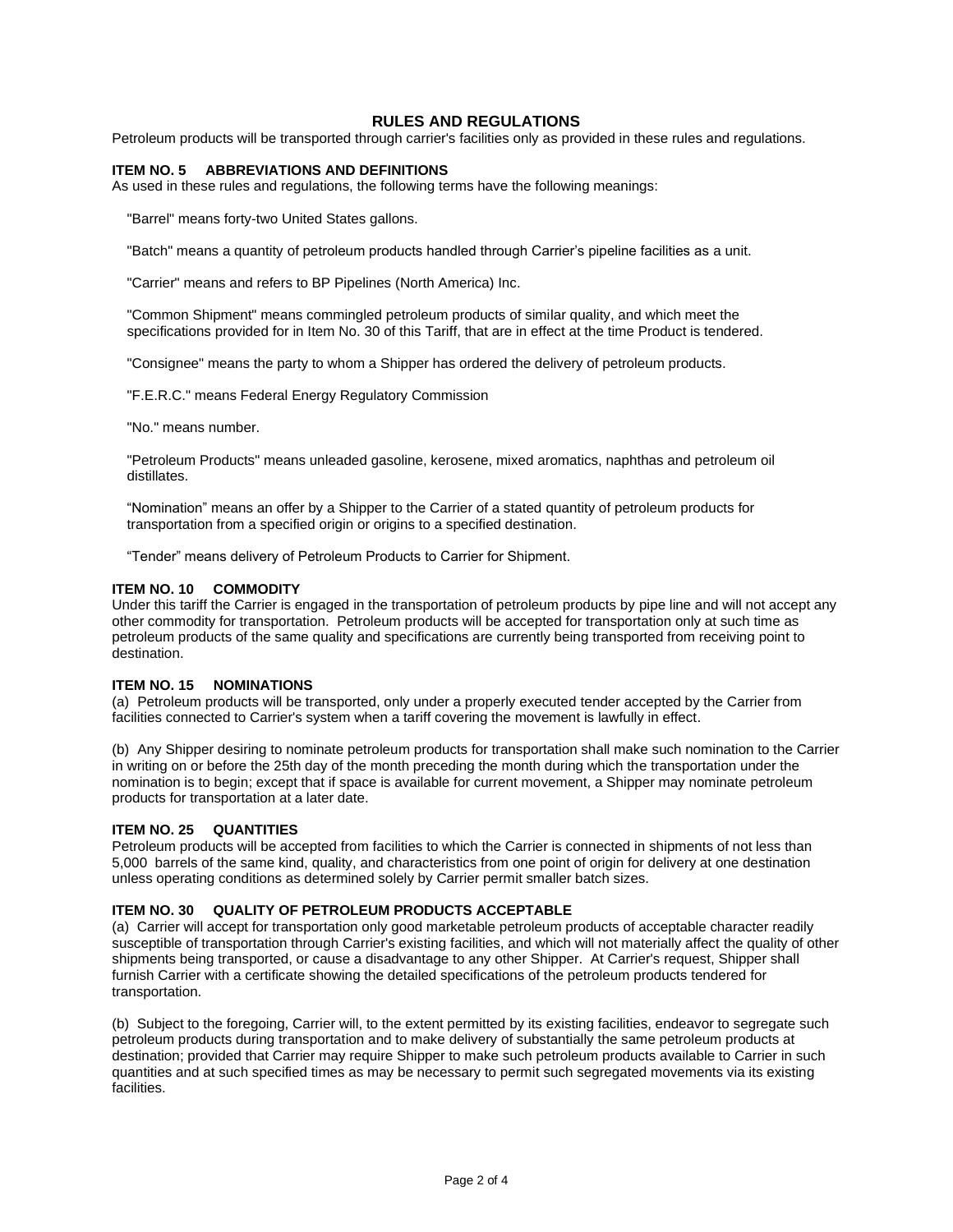# **ITEM NO. 40 DELIVERY**

(a) Since Carrier does not have available and does not hold itself out to provide storage for Shipper's petroleum products, at origin, destination, or intermediate points, no duty to transport will arise until evidence satisfactory to Carrier has been furnished that Shipper or Consignee has provided necessary facilities to which Carrier is connected and has made necessary arrangements for acceptance of delivery at destination of the same quantity of petroleum products offered for transportation at origin.

(b) In the event Carrier has accepted petroleum products for transportation in reliance upon Shipper's representations as to acceptance at destination, and there is a failure to take such petroleum products at destination as provided in this tariff, then and in such an event, Carrier shall have the right, on 24-hour notice to Shipper, to sell such petroleum products at private sale for the best price obtainable. The Carrier may be a purchaser at such sale. Out of the proceeds of said sale, Carrier may pay itself all transportation charges and other necessary expense of caring for and maintaining the petroleum products and the balance shall be held for whomsoever is lawfully entitled thereto.

# **ITEM NO. 45 MEASURING, DEDUCTIONS AND ADJUSTMENTS**

(a) All petroleum products tendered Carrier for transportation shall be gauged or metered by a representative of Carrier prior to, or at the time of receipt from the Shipper. Quantities shall be corrected as to temperature and pressure from observed values to standards customary in the industry. Water and other impurities present in any petroleum products tendered for transportation shall be deducted from the quantities received for transportation.

(b) Pursuant to Item 60, petroleum products quantities transported may be adjusted to allow for inherent losses, including but not limited to shrinkage, evaporation, interface losses and normal "over and short" losses. Carrier's loss adjustments will be made on the basis of total quantities transported and shall be based on actual historical loss experience.

(c) The net quantities as determined under paragraphs (a) and (b) of this item will be the amounts accountable at destination.

# **ITEM NO. 50 RATES APPLICABLE**

Petroleum products accepted for transportation shall be subject to the rates, charges, rules and regulations in effect on the date of receipt of such petroleum products by the Carrier. Transportation and all other lawful charges will be collected on the basis of the net quantities of petroleum products delivered. All net quantities will be determined in the manner provided in Item 45.

# **ITEM NO. 55 PAYMENT OF CHARGES**

The shipper shall be responsible for payment of transportation charges applicable to the Shipper, and if required, shall prepay such charges or furnish guaranty of payment satisfactory to the Carrier.

# **ITEM NO. 60 LIABILITY OF CARRIER**

Carrier shall not be liable for any loss or delay of, or damage to products in or formerly in its possession caused by an act of God, public enemy, quarantine, authority of law, strike, riot, fire, flood, or act or default of Shipper, or for any other cause not due to the negligence of Carrier, whether similar or dissimilar to the causes herein enumerated; in such cases, except when products involved in such loss are part of a Common Shipment, the owner of the products shall stand the loss without any right to recourse against Carrier. In case the product which is lost, damaged or delayed is part of a Common Shipment, the owner shall stand the loss from Carrier in the same proportion as the amount accepted for transportation and actually in Carrier's custody bears to the whole of the Common Shipment of all other Shippers participating in the Common Shipment from which such loss occurs. The owner of such products shall be entitled to receive only such portion of its Common Shipment as is left after deducting the due proportion of the loss as determined above.

Carrier shall not be liable for discoloration, commingling, contamination or deterioration of product transported unless such discoloration, commingling, contamination or deterioration is caused by the negligence of Carrier. Normal commingling which occurs between batches may be divided as equitably as practicable among Shippers participating in the batches causing the commingling.

# **ITEM NO. 65 TITLE**

A tender of petroleum products shall be deemed a warranty of title by the party tendering, but acceptance shall not be deemed a representation by the Carrier as to title. The Carrier will, in the absence of adequate security, decline to receive any petroleum products which is in litigation, or as to which a dispute over title may exist, or which is encumbered by any lien of which the Carrier has notice. Adequate security is considered to be Shipper's proof of perfect and unencumbered title or a satisfactory indemnity bond.